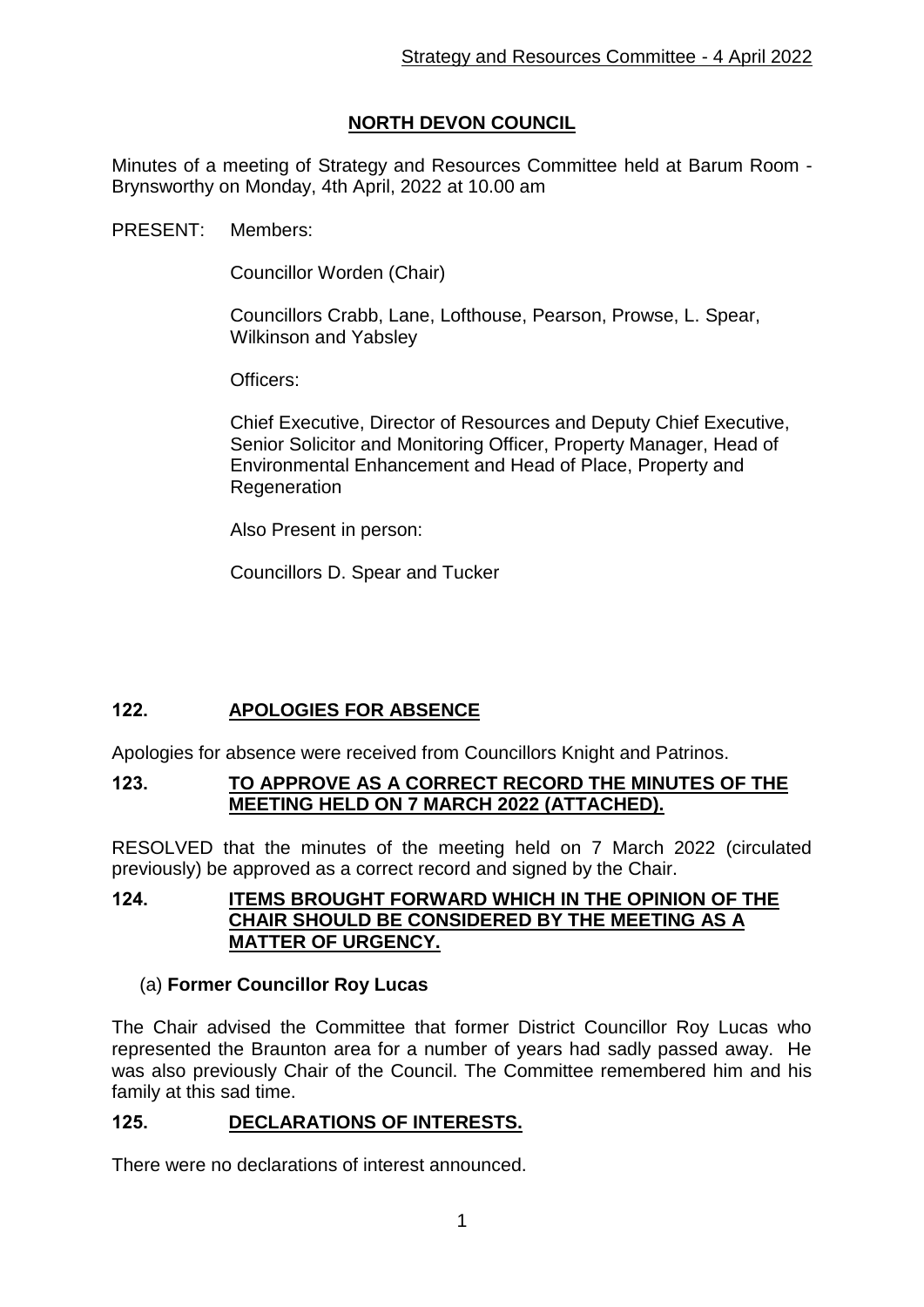## **126. OCEAN RECOVERY**

The Committee considered the following notice of motion submitted by Councillor Wilkinson which had been referred to the Strategy and Resources Committee by Council on 23 February 2022:

**"**This Council declares an urgent need for Ocean Recovery.

We recognise that we need ocean recovery to meet our net zero carbon targets, and we need net zero carbon to recover our ocean.

This Council pledges to:

- 1. Report to Full Council within twelve months on the actions and projects that will help with an ocean recovery in North Devon.
- 2. Consider ocean recovery in our strategic decisions, plans, budgets and approaches to decisions by the Council (particularly in planning, regeneration, skills and economic policy), aligning with climate change mitigation and adaptation requirements, and considering ocean-based solutions in our journey towards a carbon neutral and climate resilient future.
- 3. Ensure that the Local Nature Recovery Strategy strives to support ocean recovery.
- 4. Work with partners locally to deliver increased sustainability in marine industries and develop a sustainable and equitable blue economy that delivers ocean recovery and local prosperity.
- 5. Communication through our social media of actions which are being taken to aid ocean recovery progress, signpost ocean literacy development opportunities, and marine citizenship pledges.
- 6. Write to the Government asking them to put the ocean into net recovery by 2030 by
	- a)Ensuring Inshore Fisheries and Conservation Authorities and Natural England have the resources they need to effectively research and monitor our growing number of marine protected areas, and to set and enforce appropriate fishing levels that support local economies and deliver environmental sustainability.
	- b)Ensuring coastal communities have a meaningful say in the development of marine policy to ensure it delivers equitable and sustainable outcomes.
	- c)Appoint a dedicated Minister for Coastal Communities.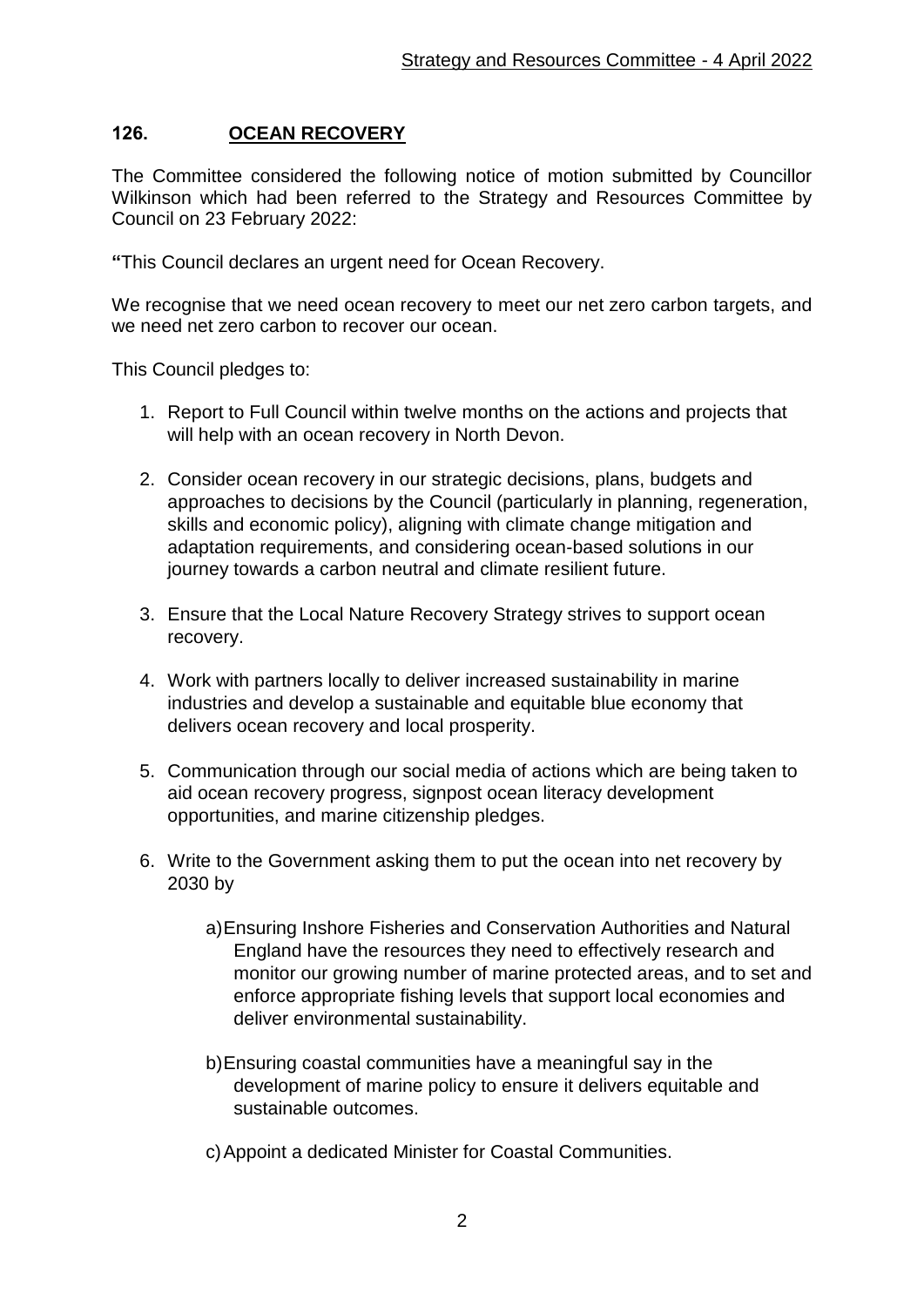d)And by listening to marine scientific advice, including marine social science, to update the Marine Policy Statement and produce a national Ocean Recovery Strategy which will:

i. Enable the recovery of marine ecosystems rather than managing degraded or altered habitats in their reduced state.

ii. Consider levelling up, marine conservation, energy, industrial growth, flood and coastal erosion risk management, climate adaptation and fisheries policy holistically rather than as competing interests.

iii. Develop a smarter approach to managing the health of the entire ocean that moves beyond Marine Protected Areas and enables links to be made across sectors towards sustainability.

iv. Establish improved processes for understanding the benefits of ocean recovery, leaving no doubt the links between this and human lives, livelihoods, and wellbeing.

v. Stop plastic pollution at source by strengthening the regulations around single-use plastics and set standards for microfibre-catching filters to ensure that all new domestic and commercial washing machines are fitted with a filter that captures a high percentage of microfibres produced in the wash cycle."

Councillor Wilkinson presented the notice of motion to the Committee and explained that he had submitted the motion as a result of work of the Local Government Association Coastal Issues Group which he was appointed to represent the Council. The motion had been presented to all Local Authorities located along the coast in England and had been drawn up by two marine biologists. He explained the reasons for the submission of the motion to Council. He advised that if the motion was approved that regular updates should be provided on progress made.

Councillor Worden and the Chief Executive suggested some amendments to be made to the motion.

RESOLVED that this Council declares an urgent need for Ocean Recovery and recognise that we need ocean recovery to meet our net zero carbon targets, and we need net zero carbon to recover our ocean and that:

- (a) This Council pledges to:
	- (i) Work with partners such as Surfers Against Sewage, Plastic Free North Devon and North Devon Biosphere to provide a report to Full Council within twelve months on the actions and projects that will help with an ocean recovery in North Devon.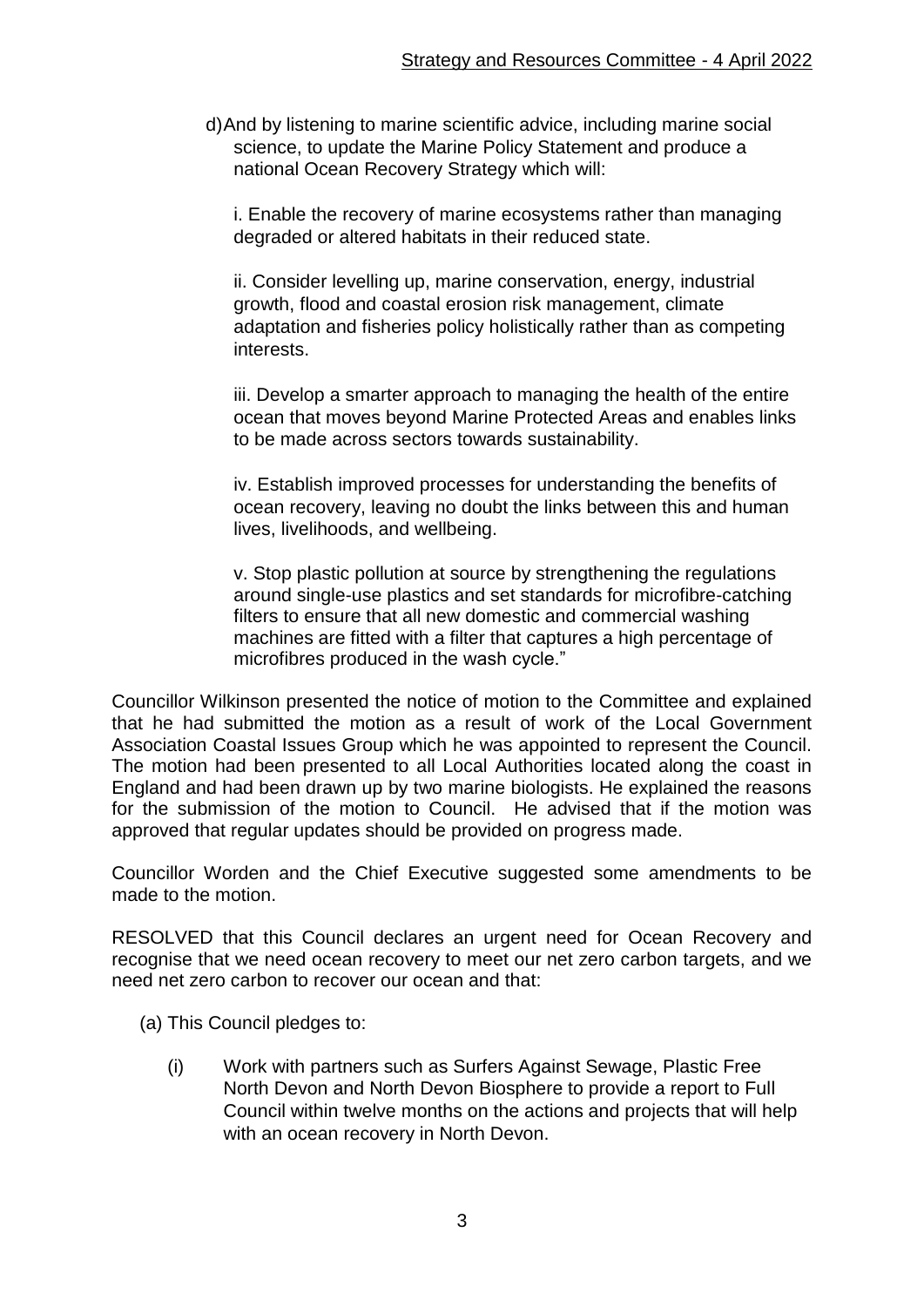- (ii) Consider ocean recovery where appropriate in our strategic decisions, plans, budgets and approaches to decisions by the Council (particularly in planning, regeneration, skills and economic policy), aligning with climate change mitigation and adaptation requirements, and considering ocean-based solutions in our journey towards a carbon neutral and climate resilient future.
- (iii) Make representatives to Devon County Council to ensure that the Local Nature Recovery Strategy strives to support ocean recovery.
- (iv) Work with partners locally to deliver increased sustainability in marine industries and develop a sustainable and equitable blue economy that delivers ocean recovery and local prosperity.
- (v) Communication through our social media of actions which are being taken to aid ocean recovery progress, signpost ocean literacy development opportunities, and marine citizenship pledges.
- (vi) Write to the Government asking them to put the ocean into net recovery by 2030 by:
	- a.Ensuring Inshore Fisheries and Conservation Authorities and Natural England have the resources they need to effectively research and monitor our growing number of marine protected areas, and to set and enforce appropriate fishing levels that support local economies and deliver environmental sustainability.
	- b.Ensuring coastal communities have a meaningful say in the development of marine policy to ensure it delivers equitable and sustainable outcomes.
	- c. Appoint a dedicated Minister for Coastal Communities.
	- d.And by listening to marine scientific advice, including marine social science, to update the Marine Policy Statement and produce a national Ocean Recovery Strategy which will:

i. Enable the recovery of marine ecosystems rather than managing degraded or altered habitats in their reduced state.

ii. Consider levelling up, marine conservation, energy, industrial growth, flood and coastal erosion risk management, climate adaptation and fisheries policy holistically rather than as competing interests.

iii. Develop a smarter approach to managing the health of the entire ocean that moves beyond Marine Protected Areas and enables links to be made across sectors towards sustainability.

iv. Establish improved processes for understanding the benefits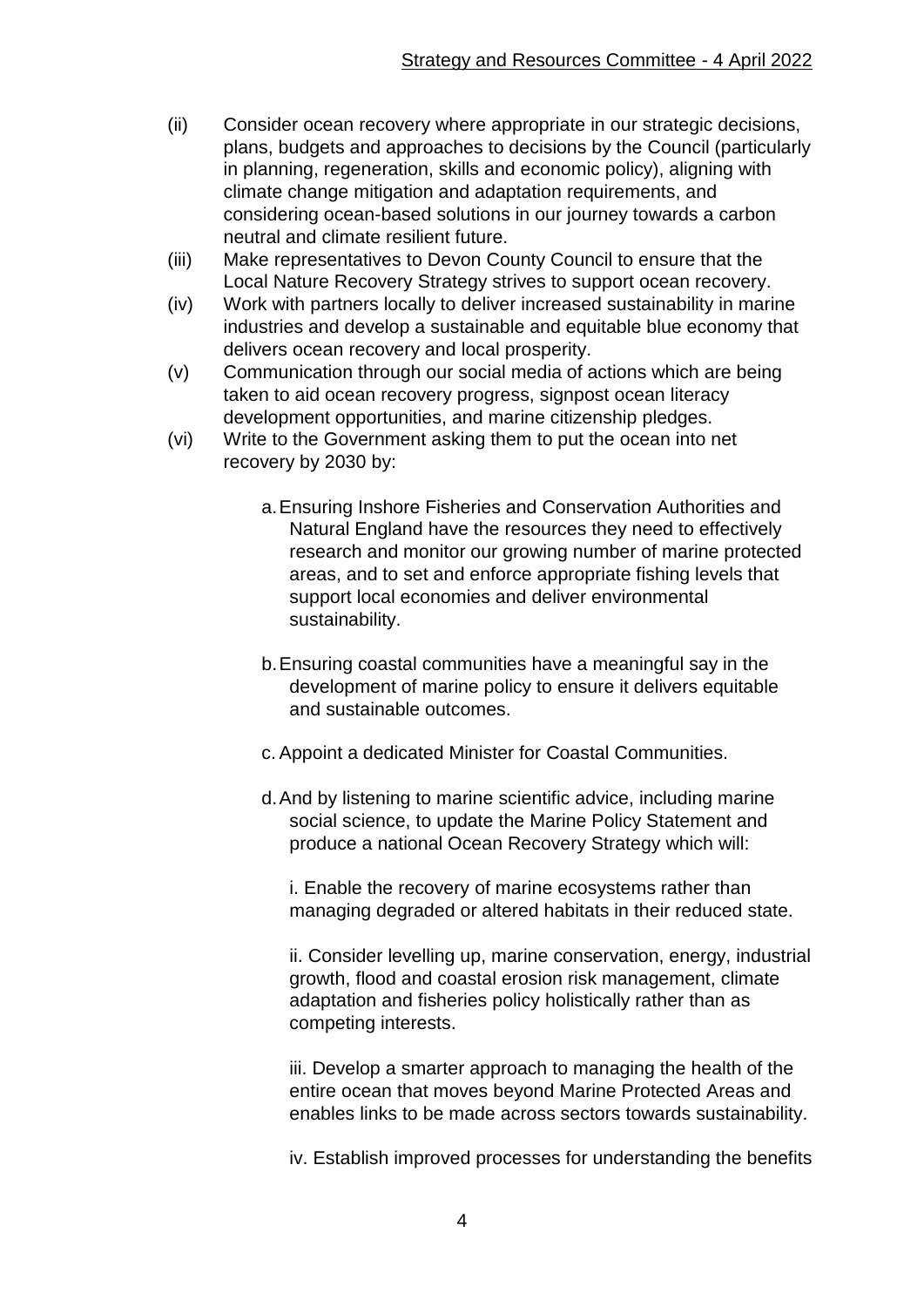of ocean recovery, leaving no doubt the links between this and human lives, livelihoods, and wellbeing.

v. Stop plastic pollution at source by strengthening the regulations around single-use plastics and set standards for microfibre-catching filters to ensure that all new domestic and commercial washing machines are fitted with a filter that captures a high percentage of microfibres produced in the wash cycle.

Councillor Wilkinson advised the Committee that it had been announced today that North Devon had become the first place in the UK to be selected as a World Surfing Reserve. North Devon was the 12<sup>th</sup> World Surfing Reserve in the UK and only the second in the whole of Europe which was a remarkable achievement and recognised the environment. It would also have benefits for tourism.

## **127. RE-INSTATEMENT OF BIDEFORD TO BARNSTAPLE RAIL LINK**

Councillor Lane declared a personal interest as he and his wife were users of the Tarka Trail.

The Committee considered the following notice of motion submitted by Councillor Lofthouse which had been referred to the Strategy and Resources Committee by Council on 23 February 2022:

"Motion to support the re-instatement of Bideford to Barnstaple rail link for passenger and other services, as proposed by ACE Rail.

This Council agrees to:

1) Include this policy aim within the revised joint local plan.

2) Work with partners and organisations to support and develop this idea and to lobby those who may contribute to making this happen including Great British Railways, Devon County Council, Peninsula Transport, and the Government.

3) Invite Councillor Tim Steer to a future Full Council meeting to give a presentation of what is currently being proposed by ACE Rail."

The Committee received a presentation by Councillor Tim Steer, Director of Bideford Railway Heritage Centre and ACE Rail Lead regarding the proposed re-instatement of Bideford to Barnstaple rail link for passenger and other services and the reasons for the proposed re-instatement. He outlined the proposed starting points and next steps which included part funding an independent specialist adviser to prepare a prospectus for ACE rail as a basis for an initial business case which would cost £12,000 and suggested that North Devon Council and Torridge District Council be requested to contribute £3,500 each towards the appointment of an independent specialist adviser.

Councillor Lofthouse presented the motion to the Committee and outlined the reasons for the submission of the notice of motion.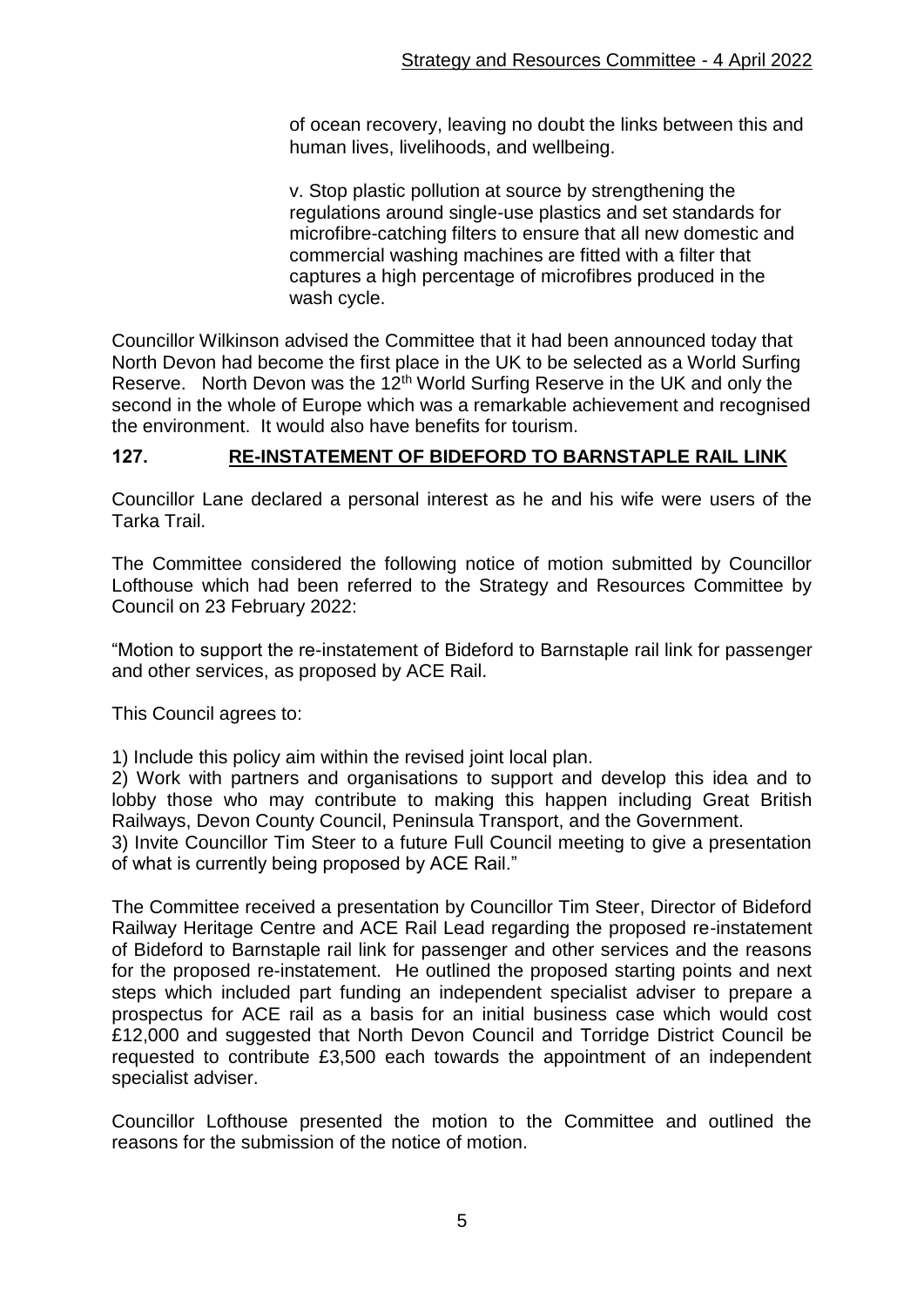In response to a question, the Director of Resources advised that the suggested contribution of £3,500 towards the appointment of an independent specialist adviser had not been included within the revenue budget for 2022/23. There was an Environmental Initiatives earmarked reserve which could be considered. Officers would also need to explore whether there were any external funding opportunities available.

RESOLVED that motion to support the re-instatement of Bideford to Barnstaple rail link for passenger and other services, as proposed by ACE Rail be supported and the Council agrees:

- (a) That the inclusion of this policy aim within the revised joint local plan be referred to the Joint Planning Policy Committee for consideration;
- (b) To work with partners and organisations to explore this idea and where necessary to lobby those who may contribute to making this happen including Great British Railways, Devon County Council, Peninsula Transport, and the Government.

#### **128. DISCRETIONARY BUSINESS RATES RELIEF/COVID 19 ADDITIONAL RELIEF FUND**

The Committee considered a report by the Head of Customer Focus (circulated previously) regarding Discretionary Business Rates Relief and Covid 19 Additional Relief Fund.

The Director Resources highlighted the following:

- On 25 March 2021, the Government announced plans to provide an additional business rates support package, worth £1.5 billion, to support businesses in England affected by COVID-19 but not eligible for existing support linked to business rates.
- North Devon Council had been awarded £1,812,522 from the £1.5 billion funding.
- The Council was required to determine its own scheme for the administration of Covid 19 Additional Relief Fund and the Department for Levelling Up, Housing and Communities had stated that, in order for the Council to receive the allocated funding it must adhere to certain criteria as outlined in paragraph 4.1 of the report. The policy for the granting of this funding was detailed in Appendix C to this report.
- Modelling showed that the Council would be left with around 10% of our allocated budget to be used as a contingency fund to help those businesses, on a case by case basis, who can demonstrate that they have been adversely affect by COVID-19 despite being in the list of excluded businesses in Appendix D.
- For those businesses who had paid their business rates for 2021/22, a credit would be rolled forward to 2022/23 year. Those businesses that had already paid their business rates for 2022/22 would be entitled to a rebate.

RESOLVED that the policy for the granting of COVID-19 Additional Relief Fund be adopted.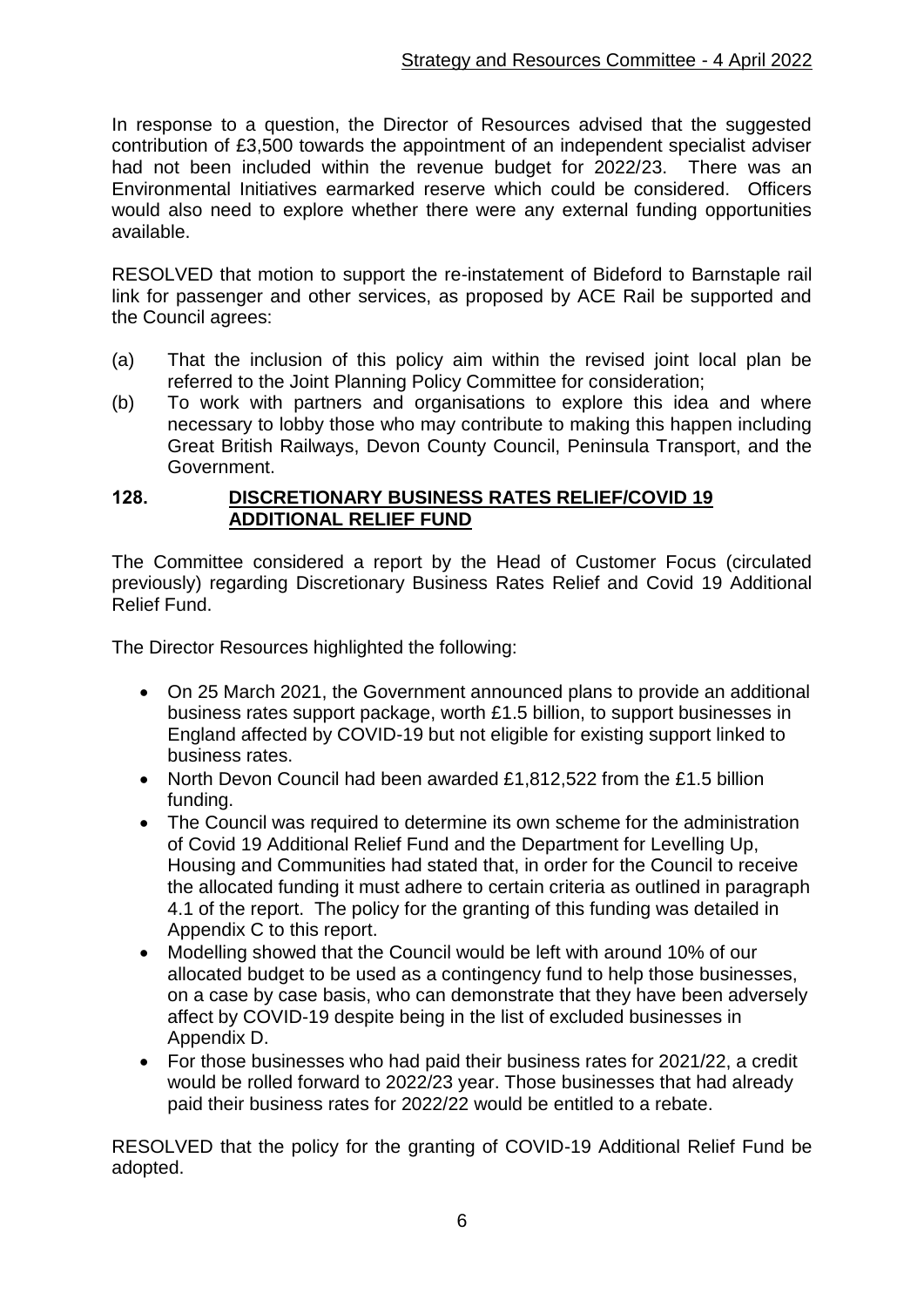## **129. LYNBRIDGE CAR PARK, LYNTON**

The Committee considered a report by the Head of Place, Property and Regeneration (circulated previously) regarding Lynbridge car park at Lynton.

The Head of Place, Property and Regeneration highlighted the following:

- The car park was owned by North Devon Council but managed by Lynton and Lynmouth Town Council as part of an Agency agreement between the two Councils.
- The car park provided 10 car parking spaces, which were let annually to local residents as part of a permit scheme. These cost £200 per annum and generated £2000 income to the Council each year.
- A structural survey had been commissioned and found the car park to be unsafe. It advised that the elevated section of the car park should not be used until such time as investigations have established the adequacy of the concrete deck and that appropriate vehicle barriers have been installed.
- As a result the car park was closed on Monday 14 February 2022 for severe health and safety reasons. The condition of the surface, edge protection and the structure itself required investigation to establish the integrity of the car park. Permit holders and local members were advised that such investigations would take time and that we could not give any indication of the timescales involved or the likely outcome of these inspections. The closure was publicised in a press release and shared on social media.
- Photographs of the car park were detailed on pages 93 and 94 of the report.
- The car park was built in approximately 1952 and a structural survey had been commissioned ten years ago. Unfortunately, a copy of that report was not available but it concluded that remedial works involving the installation of new internal columns, beams and bracing members were required. It was noted that the perimeter columns along the rear of the car park were retained and have been painted with anti-corrosive paint. The new internal steel columns have been positioned against the existing columns and were supported on top of the original footings which were founded into the underlying rock formation. The bases of the perimeter columns were now encased with a new concrete plinth laid over the top of the existing footings.
- The more recent report inspected all areas which could be viewed at ground level and from accessible areas. Those parts of the structure which were concealed such as the car park deck, encased steel beams or the foundations were not inspected unless the report identified otherwise. The report made a number of recommendations as detailed in paragraph 4.5 of the report. Recommendations (1) and (7) were highlighted.
- Following the closure, officers sought a quote for additional investigative works to inform our decision making. The conclusion was detailed in paragraph 4.7 of the report.
- A further quote was then sought for additional investigation works. This came back at £46,000.
- Given the cost of these investigative works, officers considered it necessary to prepare an internal report to understand our options for this structure. The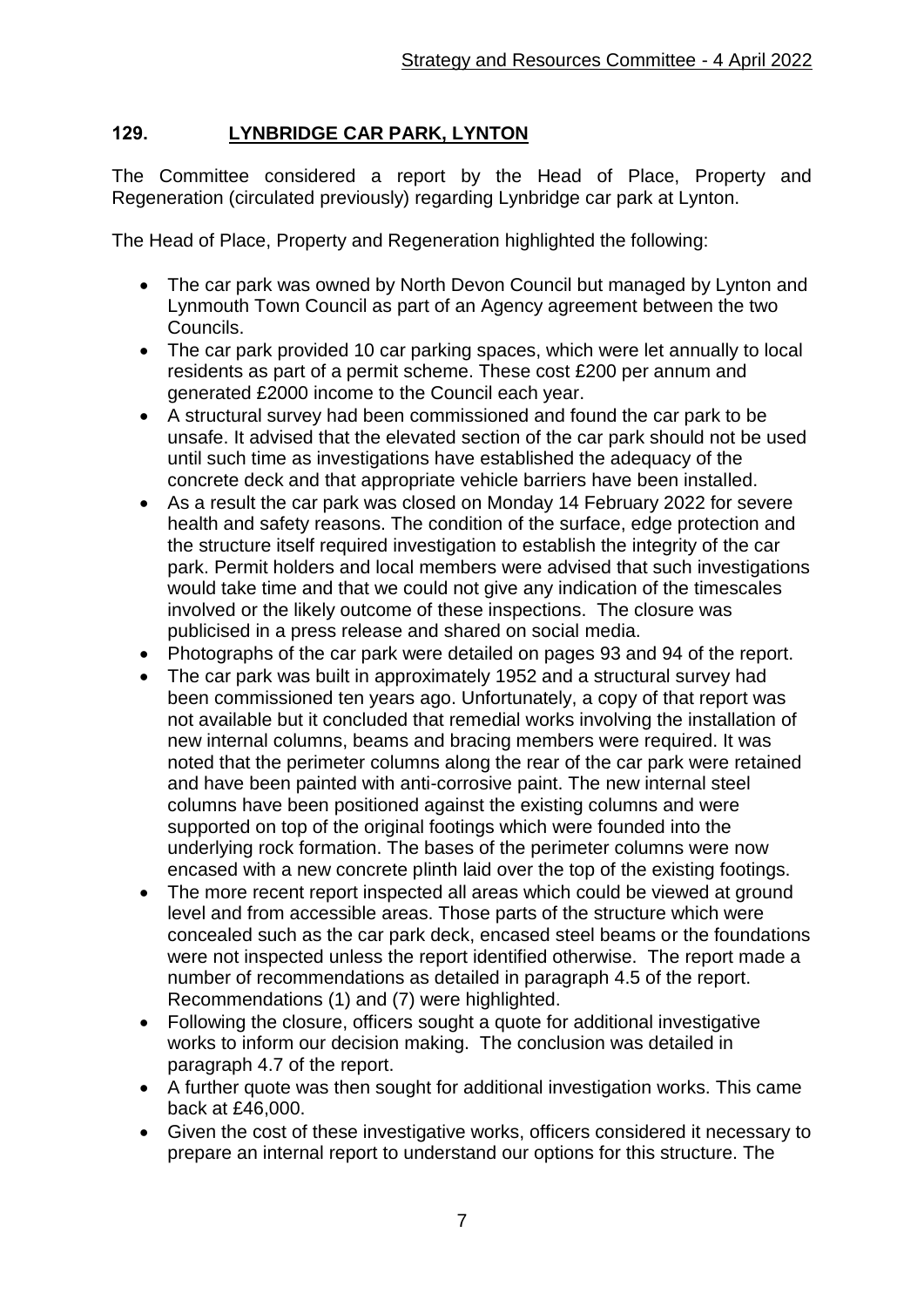Senior Engineer had now completed this initial assessment and concluded that there were 4 options as detailed in paragraph 4.9 of the report.

- The structure was 70 years old and situated in a coastal environment. Visual inspections have proven that elements of it were in poor condition and potentially in stages of failure, and it would continue to deteriorate without intervention. The structural engineer had also reported that in addition to the structural issues, there was some undermining of the deck that would also need attention going forward.
- Officers were aware of social media concerns that the car park had not been suitably maintained. Works were carried out in 2010 to try to preserve the structure, but with any structure of this nature it had an economic and structural life. The structure itself was made up of various components, all of which must work together to maintain the structural integrity. There were now issues which each of these elements.
- The costs of the investigative works alone were significant before the cost of any mitigation works on a structure that was of an age that could be considered end of life could be understood.
- Whilst the loss of parking for residents was regrettable, the cost of replacing the structure, estimated at £500,000 was significant and the cost of providing this facility for these residents which only generated an annual income to the Council of £2,000 per annum had to be balanced against the wider impact that this would have on the Council's financial position. The borrowing costs alone for the investment, over a 50-year period would cost the Council £22,000 per year and therefore unfortunately was not a viable investment proposal.
- In the first instance, option 4 could be explored and identify whether either the Town Council or community would wish to take on the land, in the knowledge of the associated risk.
- If there was no interest in the land from either the Town Council or local residents then given the age of the structure, its state of repair and the cost of investigative works/replacement of the structure, officers considered that option 2 should be progressed and the structure removed.

In response to a question, the Director of Resources advised that any revenue surplus from the Agency Agreement between the Council and Lynton and Lynmouth Town Council came back to North Devon Council and that any repairs required to be made to assets were the responsibility of North Devon Council.

RESOLVED that the Council proceed with option 4 and offer the land to the Town Council or community, disclosing the concerns with the structure and that if after a 6 month period it was clear that there was no interest in the land that a report be brought back to the Committee for consideration.

# **130. SUPPORT FOR ENERGY BILLS - COUNCIL TAX REBATE**

The Committee considered a report by the Head of Customer Focus (circulated previously) regarding support for energy bills Council Tax rebate.

The Director Resources highlighted the following: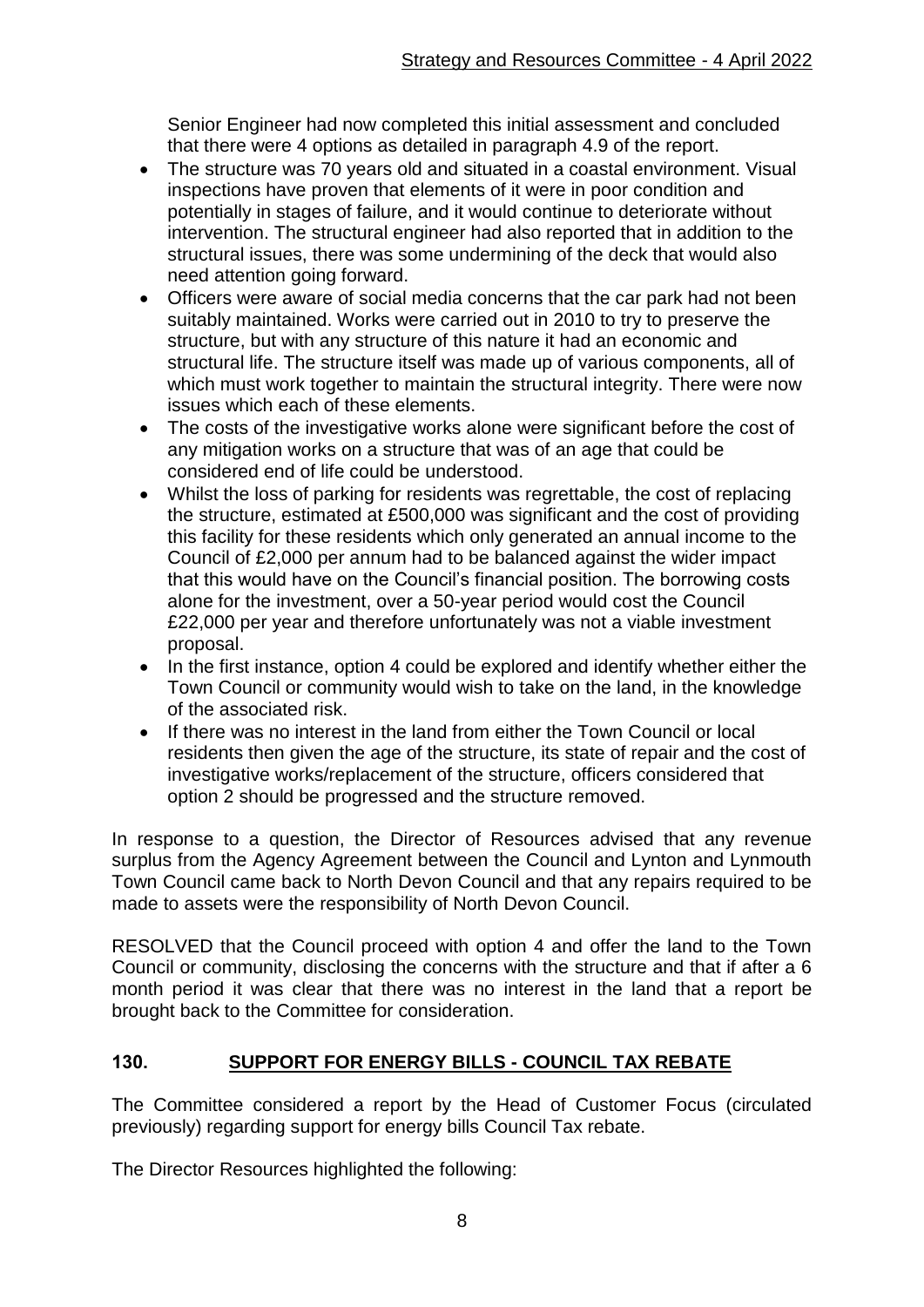- On 3 February 2022, the Government announced measures to help millions of households from rising energy costs. These measures included a £150 council tax energy rebate. The Government was providing funding for billing authorities to give all households in England whose primary residence was valued in council tax bands A-D a one off council tax energy rebate payment of £150. Excluded from this were properties such as second and empty homes.
- The Government would also provide funding for billing authorities to operate a separate discretionary fund for households in need who would not otherwise be eligible. These could include for example individuals on low incomes who live in properties valued in bands E-H.
- North Devon Council had been allocated total funding of £5,847,750 which included £192,000 for the discretionary fund and £5,655,750 for the main scheme fund.
- Each household who paid their council tax by direct debit would receive their payment directly into their bank account where bank account details match the details of the liable parties. This payment would be made after the first April direct payment had been made to the Council. Around 80% paid their Council Tax via direct debit.
- For customers who did not pay by direct debit or whose direct debit bank account details did not match the liable party (i.e where council tax was paid by a third party) it was intended to run an application process.
- The Government had made it very clear that these payments were intended to assist households to pay their energy bills and that every effort should be made to make a payment however, as a last resort the option could be made to non-direct-debit payers of crediting their council tax account.
- A leaflet had been included within Council Tax bills as appended to the report.
- The Council was working with other Devon Local Authorities on the discretionary scheme.
- The Council would receive some funding from Government to cover administrative costs. This amount had not yet been confirmed.

Councillor Crabb arrived.

In response to questions, the Director of Resources advised the following:

- If all administrative funds were not utilised then there was potential that it could be used towards the overall revenue budget pressure and offset additional energy costs incurred by the Council.
- For those Council Tax payers who did not pay by direct debit, they would be required to complete a short form to provide their Bank and Council Tax reference details. The Council would contact all customers affected who had not already applied through the process. A press release would be issued and social media posts would be made to make these customers aware.

The Committee thanked the Director of Resources and his team for their hard work in administering all Government grants.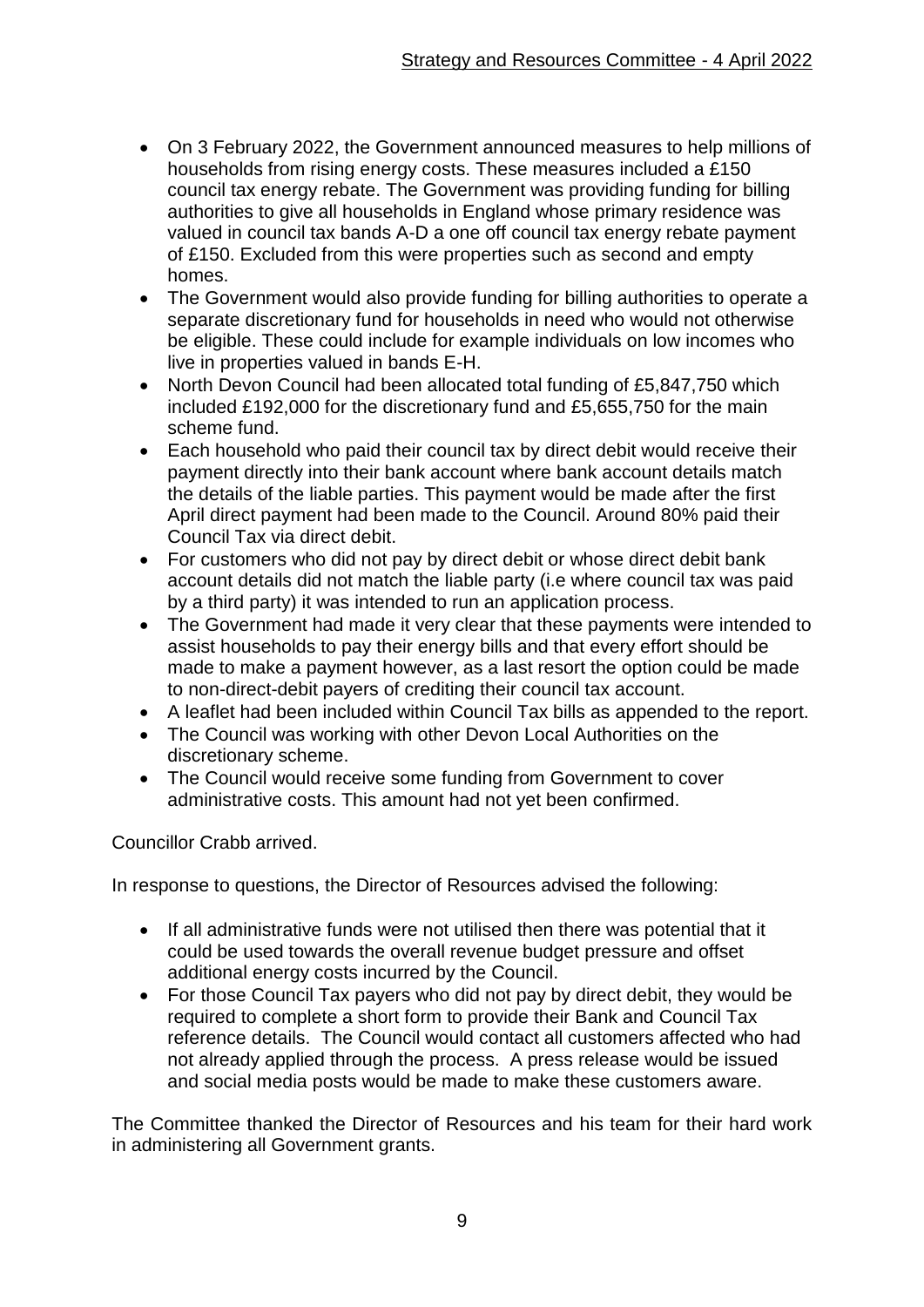RESOLVED that:

- (a) the contents of the report be noted;
- (b) it be noted that the details of the separate discretionary scheme would follow at the next scheduled Strategy and Resources Committee in May 2022.

## **131. HOMES FOR UKRAINE**

The Chief Executive provided the Committee with an update on Homes for Ukraine.

He advised the following:

- The Council was stepping up its response, alongside key partners, to the Homes for Ukraine scheme. This was now 'live', enabling local sponsors to match with guests from Ukraine.
- All Devon Local Authorities were working together to develop a rapid and coordinated response. Devon County Council had now published a dedicated webpage which went live last week to provide information for sponsors, Councils and the public.
- The Council's main role would be to assess the sponsor's accommodation and suitability prior to the match of guests and sponsors being made. The Council would also need to make the sponsor fully aware of the commitment. The Council would then be required to undertake a further inspection 2 weeks after the placement and again at 5 months.
- The DBS checks would be undertaken by Devon County Council.
- There was a risk to the Council that if the placement was not successful, Ukranian refugees could present themselves to the Council as being homeless and requiring emergency accommodation.
- The Council was working in partnership with local partners such as Pickwell Foundation and Sunrise to ensure support arrangements were put in place and refugees had a day to day contact. Pickwell Foundation had previously provided support to Syrian and Afghanistan refugees.
- Sponsors would receive £350 per month for a maximum of 12 months. The Council would receive £10,000 per refugee family to cover costs of inspection and support provided.
- Devon County Council had advised that 17 sponsors had registered, however there had been no confirmation of dates for arrival of the refugees.
- The Council was in the process of ensuring that officers were prepared and ready to undertake inspections of sponsors when required. There was a need to ensure that both the sponsor and property were appropriate. Nationally safeguarding issues had been highlighted and there was a need to consider these issues as part of the inspections.
- Further updates would be sent to Councillors as appropriate.

In response to questions, the Chief Executive advised the following:

- That DBS checks needed to be undertaken to make sure that there were no issues and were required even if the landlord did not live at the property.
- The placements were for a minimum of 6 months, however it could be extended to up to 3 years.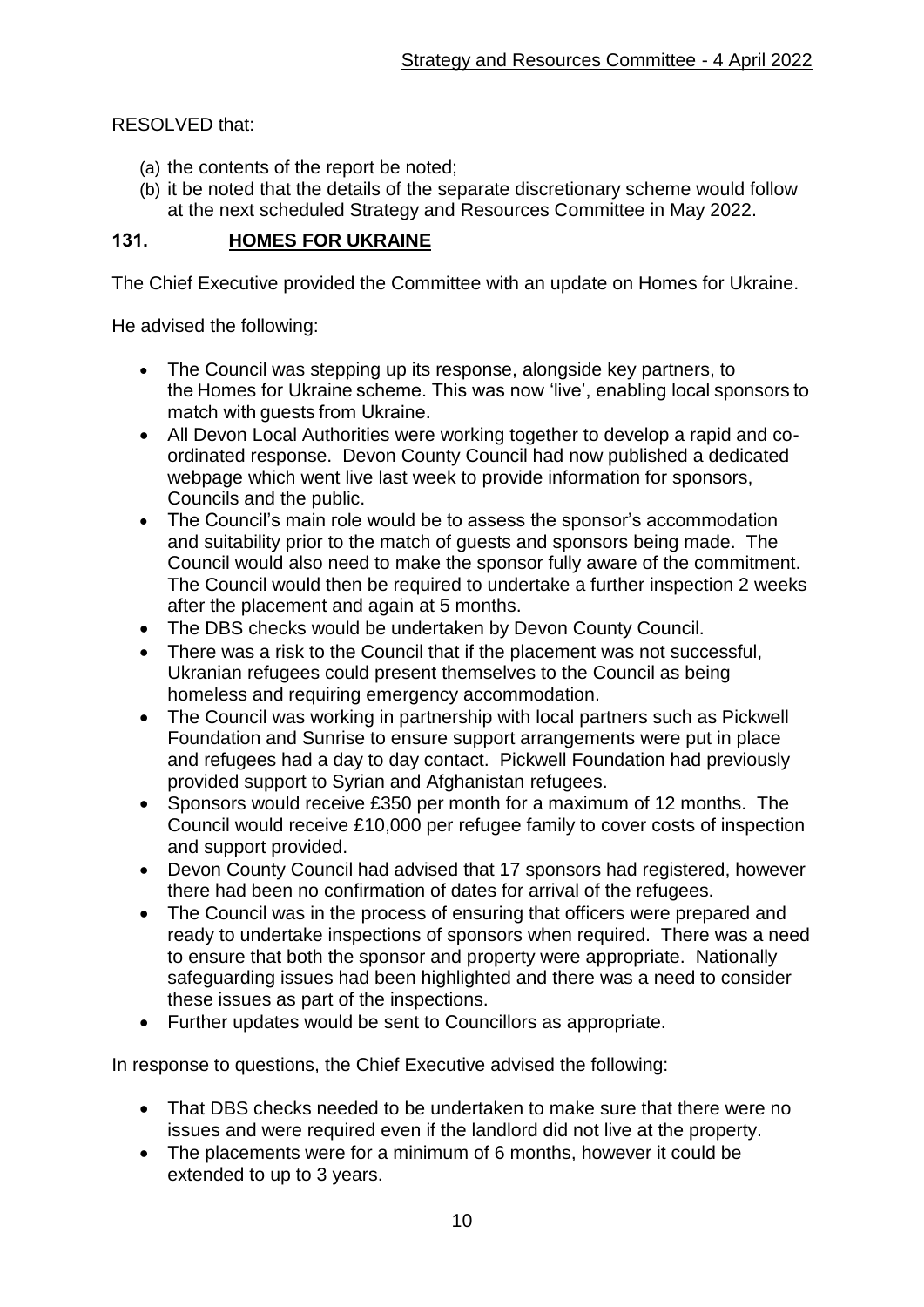## **132. LITTER BIN STRATEGY UPDATE**

The Environment Lead provided the following update on the Litter Bin strategy:

- Links had been established with Petroc college and there were plans to also engage with schools.
- Consideration was being given to the creation of a litter specific webpage.
- The Litter Bin audit was currently being updated. The current information was not up to date and Parish Councils were being invited to check the location and condition of bins within their parish. It was anticipated that a new form would be created for parishes to request new litter bins in the future.
- A spreadsheet containing a list of bins within all parishes would be circulated to Councillors for information.

### **133. URGENT DECISIONS TAKEN BY THE CHIEF EXECUTIVE**

The Committee noted the urgent decision that had been taken by the Chief Executive in accordance with paragraph 3.48, Annexe 2, Part 3 of the Constitution (circulated previously) regarding Ilfracombe Harbour and Victoria Pleasure grounds.

### **134. EXCLUSION OF PUBLIC AND PRESS AND RESTRICTION OF DOCUMENTS**

### RESOLVED:

(a) That under Section 100A (4) of the Local Government Act 1972, the public and press be excluded from the meeting for the following item as it involved the likely disclosure of exempt information as defined in Paragraph 3, Part 1 Schedule 12A of the Act (as amended from time to time), namely information relating to the financial or business affairs of any particular person (including the authority holding that information); and

(b) That all documents and reports relating to the item be confirmed as "Not for Publication".

#### **135. ILFRACOMBE SEAFRONT - THE MUSEUM AND GOLDEN COAST SITE**

The Committee considered a report by the Property Manager (circulated previously) regarding the Ilfracombe Seafront, the Museum and Golden Coasts sites.

The Property Manager outlined the key issues in connection with the Ilfracombe Seafront, the Museum and Golden Coast sites and answered questions from the Committee in relation to the same.

The Chief Executive reported the receipt of the Levelling Up Round 2 prospectus following the publication of the agenda. For Round 1 of the Fund, the Council submitted a bid in relation to the Ilfracombe Seafront Masterplan. Council at its meeting on 6 April 2022 would be requested to take a decision on what should be included within the Round 2. The deadline for Round 2 bid was 6 July 2022.